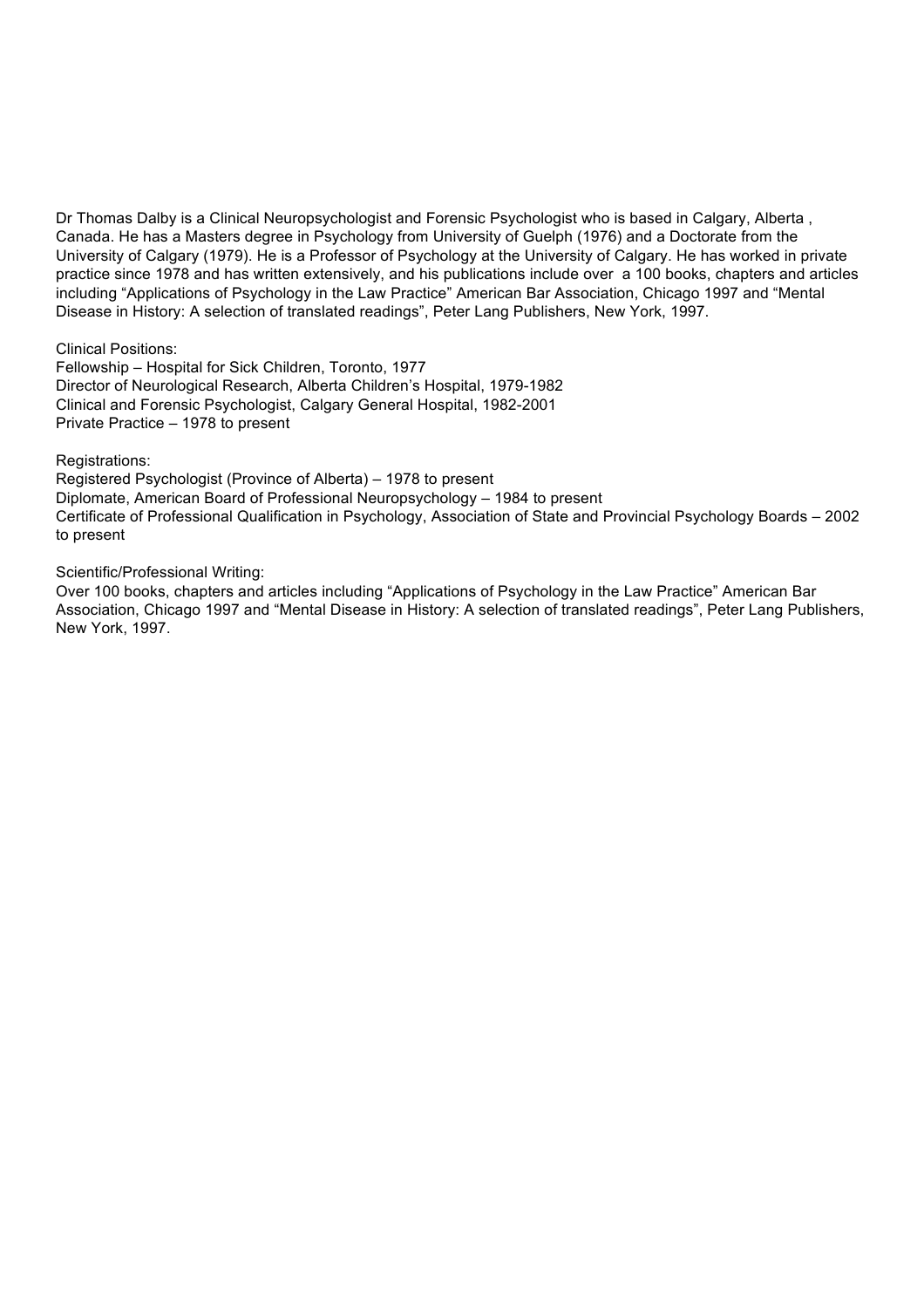# **CURRICULUM VITAE**

| Name:      | J. Thomas Dalby                                                                                                                                                                                              |  |  |  |
|------------|--------------------------------------------------------------------------------------------------------------------------------------------------------------------------------------------------------------|--|--|--|
| Addresses: | Private Practice<br>Suite 700, One Executive Place<br>1816 Crowchild Trail N.W.<br>Calgary, Alberta, Canada<br>T2M 3Y7                                                                                       |  |  |  |
|            | Department of Psychology<br>University of Calgary<br>2500 University Drive N.W.<br>Calgary, Alberta, Canada<br>T2N 1N4                                                                                       |  |  |  |
| Telephone: | $(403)$ 247-4018 – Residence Office $(1 - 800 - 269 - 4732 - 24$ hours)<br>(403) 270-2722 - Private Practice Office<br>$(403)$ 220-1389 – Fax<br>e-mail: thomas.dalby@canoemail.com<br>thomasd@athabascau.ca |  |  |  |
| Birth:     | 25 February 1953<br>Oshawa, Ontario, Canada                                                                                                                                                                  |  |  |  |

# **Current Clinical and Academic Positions:**

Private Practice – Forensic Psychology, Neuropsychology, Trial Consulting

Associate Professor (Adjunct) Professor (Adjunct) Department of Psychiatry Department of Psychology Faculty of Medicine Faculty of Social Sciences University of Calgary, 1990 to present University of Calgary, 1997 to present

Part-time Staff (Psychology) Professor (Adjunct) Athabasca, Alberta Faculty of Graduate Studies

#### **Previous Positions:**

Research Associate<br>
Faculty of Medicine<br>
Sessional Instructor, 1984 to 1985;<br>
Associate Professor (Adjunct), 198 University of Calgary Department of Psychology and Neurological Research Programme University of Calgary Alberta Children's Hospital 1979 to 1982

Department of Psychiatry Department of Psychology Faculty of Medicine Calgary General Hospital

Athabasca University Programme in Clinical Psychology 1978 to present University of Calgary, 1997 to present

Associate Professor (Adjunct), 1985 to 1997

Assistant Professor (Adjunct) Clinical and Forensic Psychologist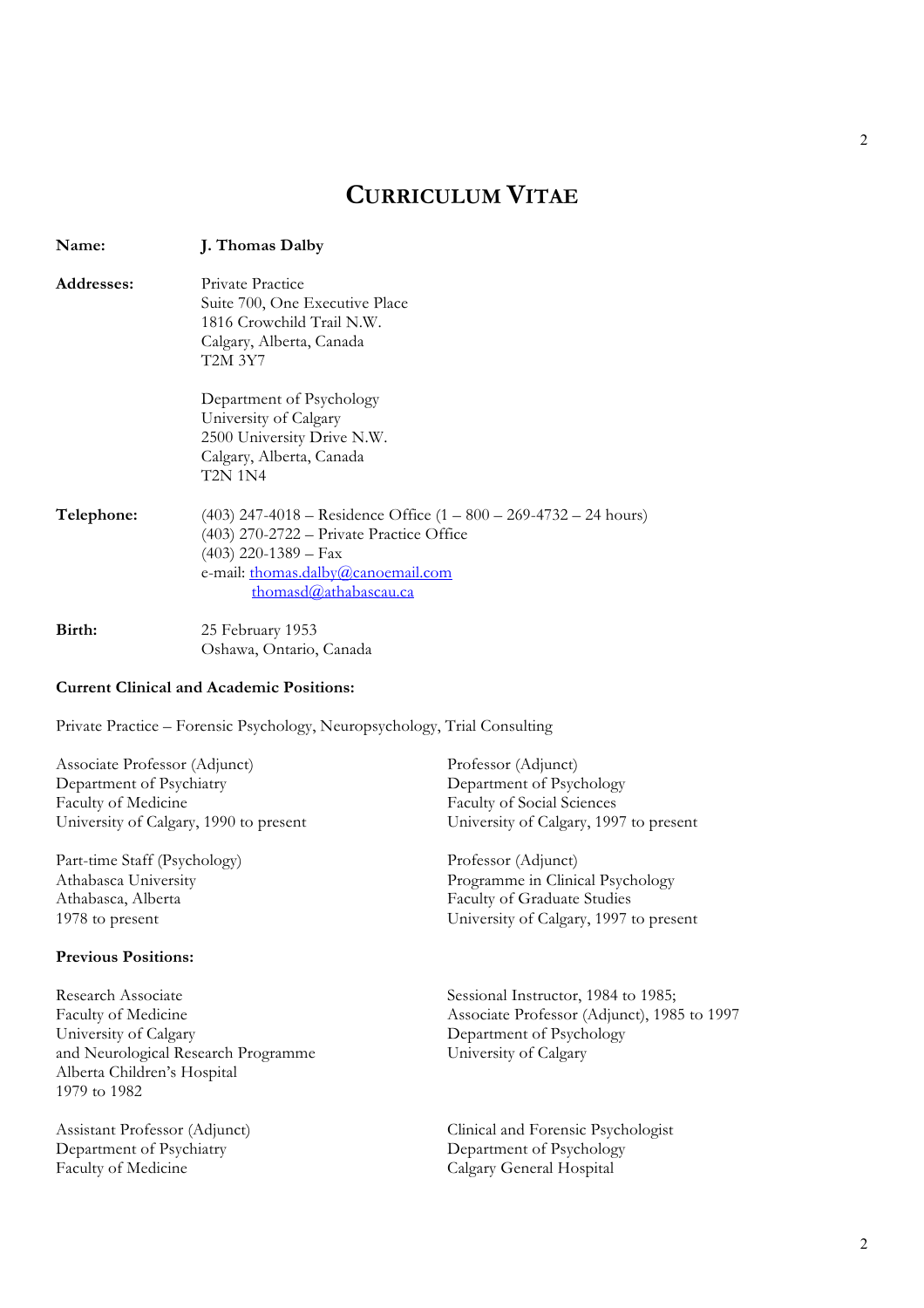| University of Calgary<br>1983 to 1990                                                                                                        |                                                                                                                                                                                                                                                                                                                                                                                                                | 1982 to 1992                                                                                     |  |  |
|----------------------------------------------------------------------------------------------------------------------------------------------|----------------------------------------------------------------------------------------------------------------------------------------------------------------------------------------------------------------------------------------------------------------------------------------------------------------------------------------------------------------------------------------------------------------|--------------------------------------------------------------------------------------------------|--|--|
| Manager/Coordinator, Department of Psychology<br>Bow Valley Centre and Peter Lougheed Centre of the<br>Calgary General Hospital, 1997 - 2001 |                                                                                                                                                                                                                                                                                                                                                                                                                | Associate Professor (Adjunct) 1994 to 1997<br>Department of Psychology<br>University of Calgary  |  |  |
| <b>Education:</b>                                                                                                                            | B.A. (Honours) – Department of Psychology<br>York University<br>Toronto, Ontario, 1975<br>Thesis "Self-esteem and children's human figure drawings"                                                                                                                                                                                                                                                            |                                                                                                  |  |  |
|                                                                                                                                              | M.A. – Department of Psychology (Applied Child Psychology)<br>University of Guelph<br>Guelph, Ontario, 1976<br>children in light of the total time hypothesis"                                                                                                                                                                                                                                                 | Thesis "The effects of methylphenidate (Ritalin) on the paired associate learning of hyperactive |  |  |
|                                                                                                                                              | Ph.D. - Department of Psychology (Psychopathology)<br>University of Calgary<br>Calgary, Alberta, 1979<br>Dissertation "Cerebral organization in reading disabled children"                                                                                                                                                                                                                                     |                                                                                                  |  |  |
| Societies:                                                                                                                                   | American College of Forensic Psychology<br>American Psychological Association<br>40 - Clinical Neuropsychology<br>Sections:<br>41 - Psychology - Law Society<br>Canadian Psychological Association<br>Sections:<br>1 - Brain and Behaviour<br>4 – Criminal Justice Systems<br>Psychologists' Association of Alberta<br>The Sherlock Holmes Society of London<br>The Singular Society of the Baker Street Dozen |                                                                                                  |  |  |

# **Professional Registration/Clinical Accreditations:**

| Registered Psychologist                 | National Register of Health Service             |
|-----------------------------------------|-------------------------------------------------|
| College of Alberta Psychologists        | Providers in Psychology                         |
| Certificate #733                        | (Washington, D.C., U.S.A.)                      |
| 1978 to present                         | Certificate #30225, 1981 to 2004                |
| Diplomate, American Board of            | Canadian Register of Health                     |
| Professional Neuropsychology            | Service Providers in Psychology                 |
| Certificate #118                        | Certificate #320                                |
| 1984 to present                         | 1986 to present                                 |
| Diplomate and Fellow, American Board of | Temporary Licenses: California; Mississippi     |
| Forensic Examiners                      |                                                 |
| Certificate #4515                       |                                                 |
| 1996 to present                         | Certificate of Professional Qualification in    |
|                                         | Psychology, Association of State and Provincial |
|                                         | <b>Psychology Boards</b>                        |
|                                         |                                                 |

2002 – present; Certificate #3767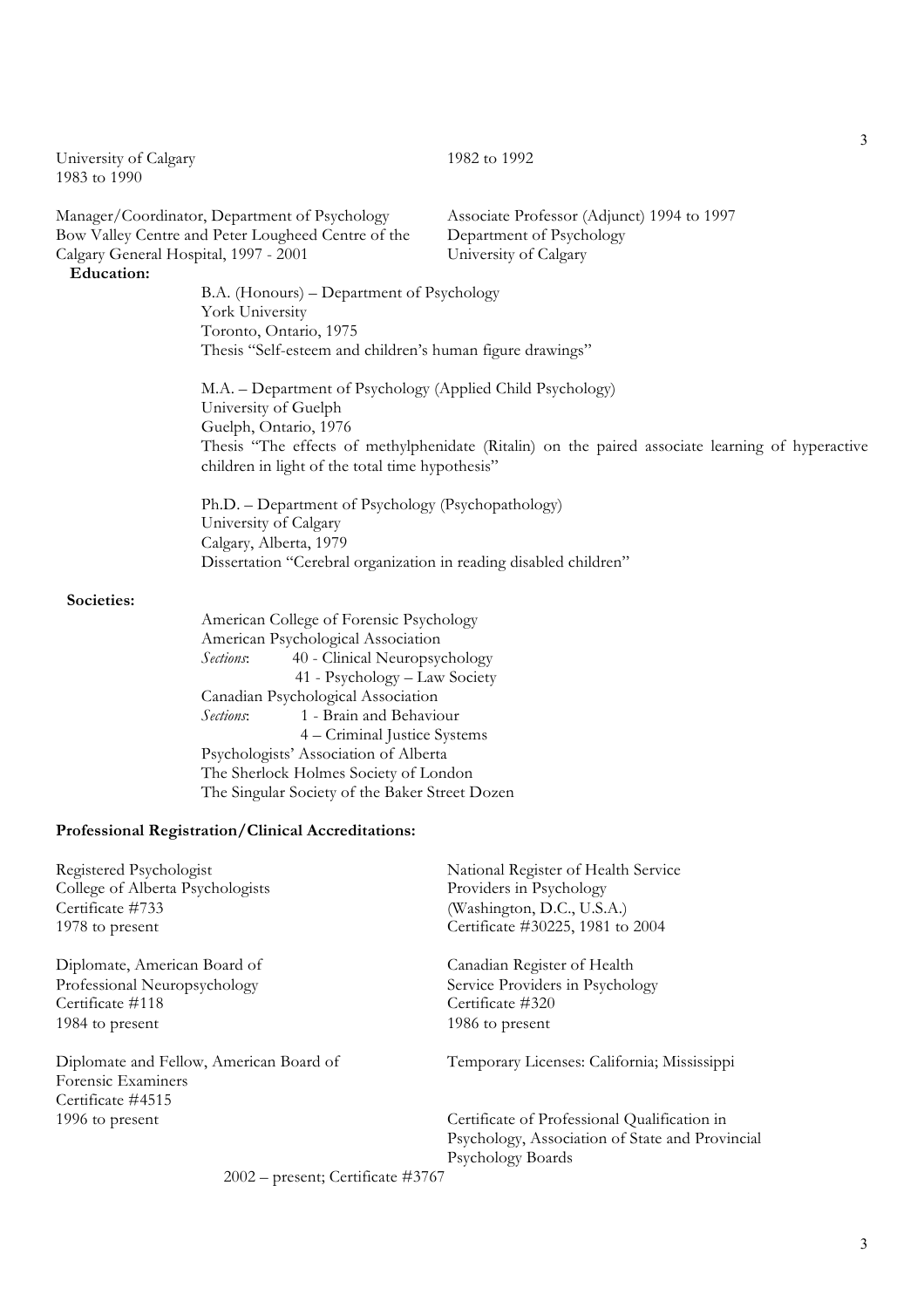#### (Multiple Jurisdiction Qualification)

#### **Honours:**

Fellowship (Neuropsychology) *Honourable Citations:* Hospital for Sick Children

Sciences and Humanities Research Council of Canada, 1979

#### **Appointments:**

Toronto, Ontario Who's Who in Frontier Science and Technology 1976 to 1977 American Men and Women of Science Personalities of America Canada Council Doctoral Who's Who in the World Fellowship, 1978 International Who's Who of Contemporary Achievement Doctoral Fellowship, Social International Who's Who in Medicine

> Member, Board of Directors Calgary Association for Children with Learning Disabilities, 1978-1979

Referee – Research Committee of the Provincial Mental Health Advisory Council (Alberta), 1980, 1982, 1987

Consulting Reviewer: Journal of Pediatric Psychology, 1979 Journal of School Psychology, 1981, 1982 Canadian Journal of Criminology, 1986 to present Merrill Publishing Corporation, 1987 Canada Publishing Corporation, 1987 Psychological Reports, 1987 Irish Journal of Psychological Medicine, 1989 to present Canadian Journal of Counselling, 1998 Pearson Education Canada, 2003 Canadian Medical Association Journal, 2006

Contributing Editor: Alberta Psychology, 1981, 1982

Editorial Board: College Student Journal, 1987 to present

Assistant Editor: Alberta Psychology, 1983 to 1986

Member, Conference Committee, 1982, 1983, 1988 Psychologists' Association of Alberta

Referee – Social Sciences and Humanities Research Council of Canada 1984, 1985

Referee – British Columbia Health Care Research Foundation, 1989 to present

4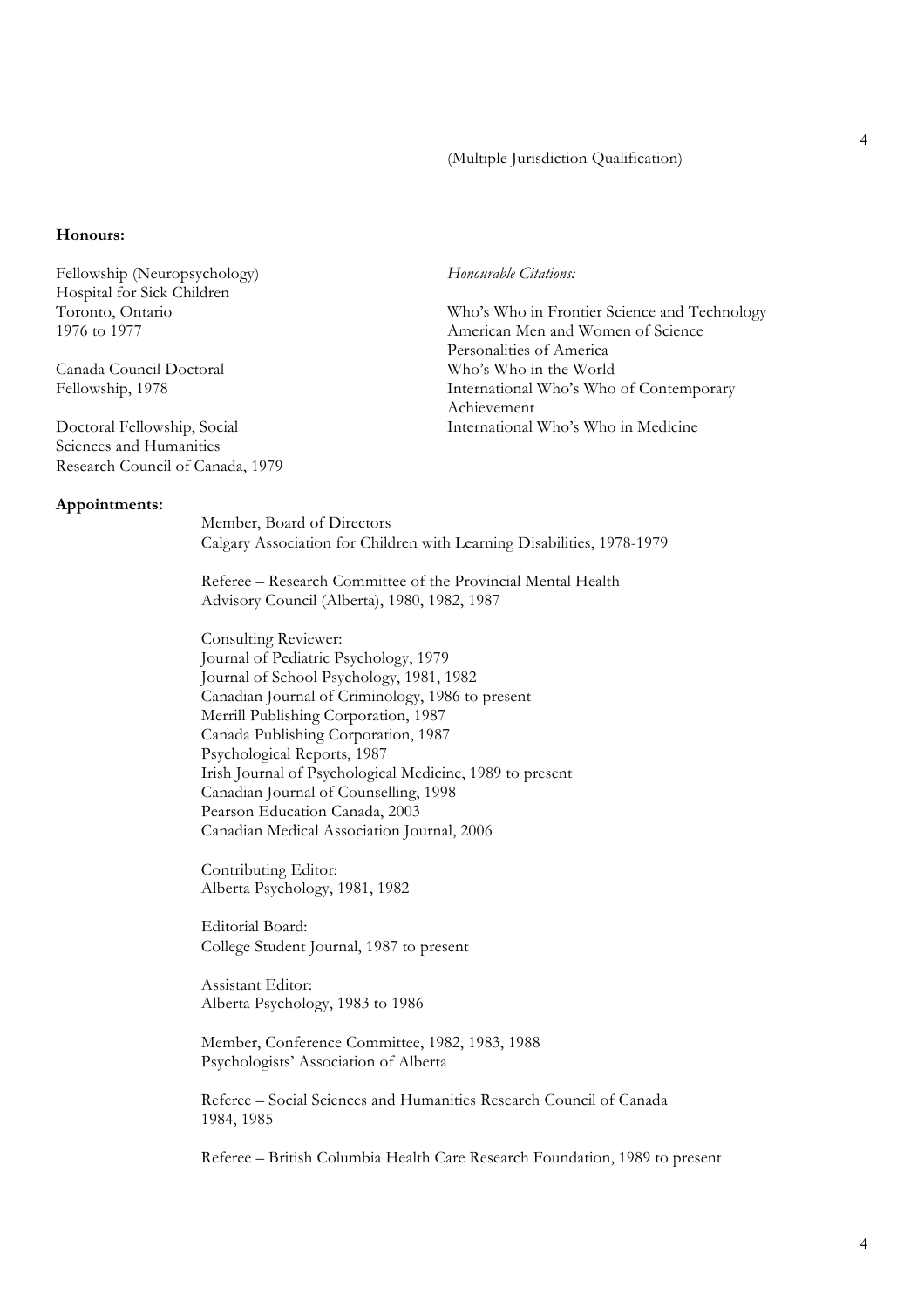Examiner Professional Examining Board in Psychology College of Alberta Psychologists, 1983 to present

Ph.D. External Examiner Department of Psychology Simon Fraser University Burnaby, British Columbia, 1987 (Pedophilia)

Research and Development Committee (President's representative) Calgary General Hospital, 1990 to 1996

Member, Thesis Committee Department of Medical Science, University of Calgary 1993/94

Member, Board of Inquiry Correctional Service Canada, 1992-1994

Commissioner for Oaths in and for the Province of Alberta (#0682803) Department of Justice, Alberta (1995 to 2003)

Externship Supervisor, Forensic Psychology John Jay College of Criminal Justice (City University of New York) New York, New York 1999

External Research Mentor (Forensic Psychology) University of Leicester Leicester, U.K. 1999-2001

Expert Registry, Office of the State Appellate Defender (Death Penalty Trial Assistance Division) Chicago, Illinois, 2000

Scientific Consultant – Alberta Mental Health Board Provincial Forensic Psychiatry Program 2001

Member, Advisory Board – Forensic Studies Mount Royal College, Calgary, Alberta 2001 – present

Member, Thesis Committee (Masters Degree) Department of Psychology (2000-2001) University of Calgary (Schizophrenia)

Neuropsychology Consultant, National Hockey League (Calgary Flames) 2002 – present (member of NHL concussion tracking programme)

Ph.D. External Examiner Department of Psychology University of Saskatchewan, Saskatoon, Saskatchewan, June, 2006 (Stalking behavior)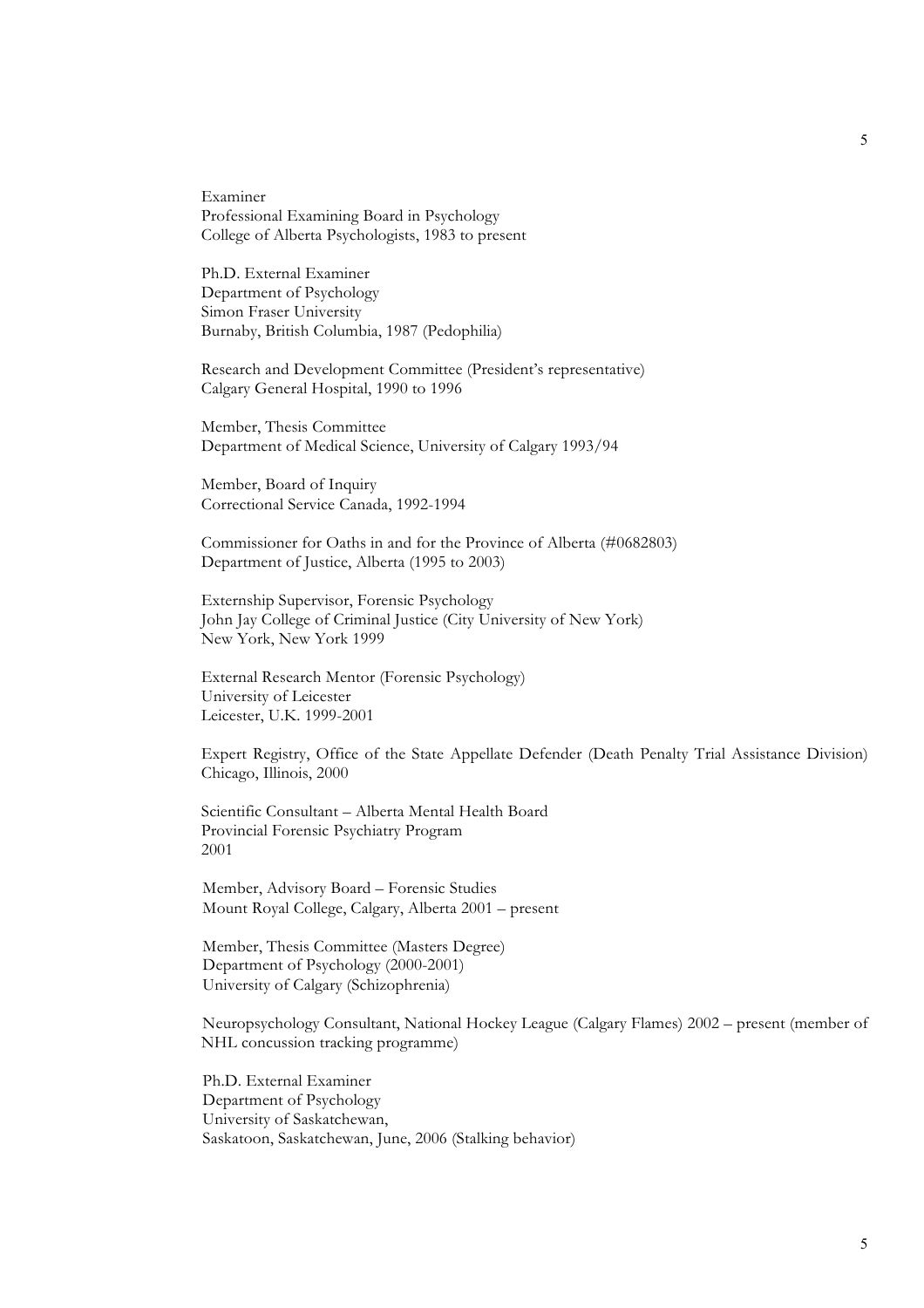#### **Teaching:**

University of Guelph (Assistant) Introductory Psychology, Research Design and Statistics, 1975 to 1976

University of Calgary (Assistant) Behaviour Modification, Psychometrics, 1976-1977

Athabasca University (Tutor – Psychology) (Courses: Child Development, Learning Disabilities, Psychology and Law), 1979 to present Course Designer (Psychology) – Learning Disabilities; Psychology and the Law Athabasca University, 1981, 1982, 1988, 2001

University of Calgary Department of Psychology

(Courses taught: Behaviour Genetics, Comparative Psychology, Introductory Psychology, Motivation, Applied Psychology, Abnormal Psychology, Law and Behavioral Sciences, Behavioral Pharmacology, Law and Psychology, Criminal Investigative Psychology; Introduction to Forensic Psychology; Behavior in Judicial Settings; Research in Cognition) 1984 to present

University of Calgary Programme in Clinical Psychology, Department of Psychology, Graduate Studies, (Courses taught: Forensic Psychology; Advanced Topics in Psychopathology – Forensic Psychology) 1996 to present

#### **Applied Experience:**

Crisis Intervention Training Addiction Research Foundation, Toronto, 1971

Supervisor, Youth Programmes Addiction Research Foundation, Toronto, 1972 to 1973

Special Education Teaching Assistant (Practicum) North York Board of Education, Toronto, 1974 to 1975

School Consultant (Practicum) Wellington County Board of Education, Guelph, 1976

Intern (Full-time), Neuropsychology Unit Hospital for Sick Children, Toronto, 1976 to 1977

Clinical and Research Psychologist Alberta Children's Hospital, Calgary 1979 to 1982

Clinical and Forensic Psychologist Calgary General Hospital/Peter Lougheed Centre, 1982 to 2001

Private Professional Practice, 1978 to present

# **Invited Lectures:**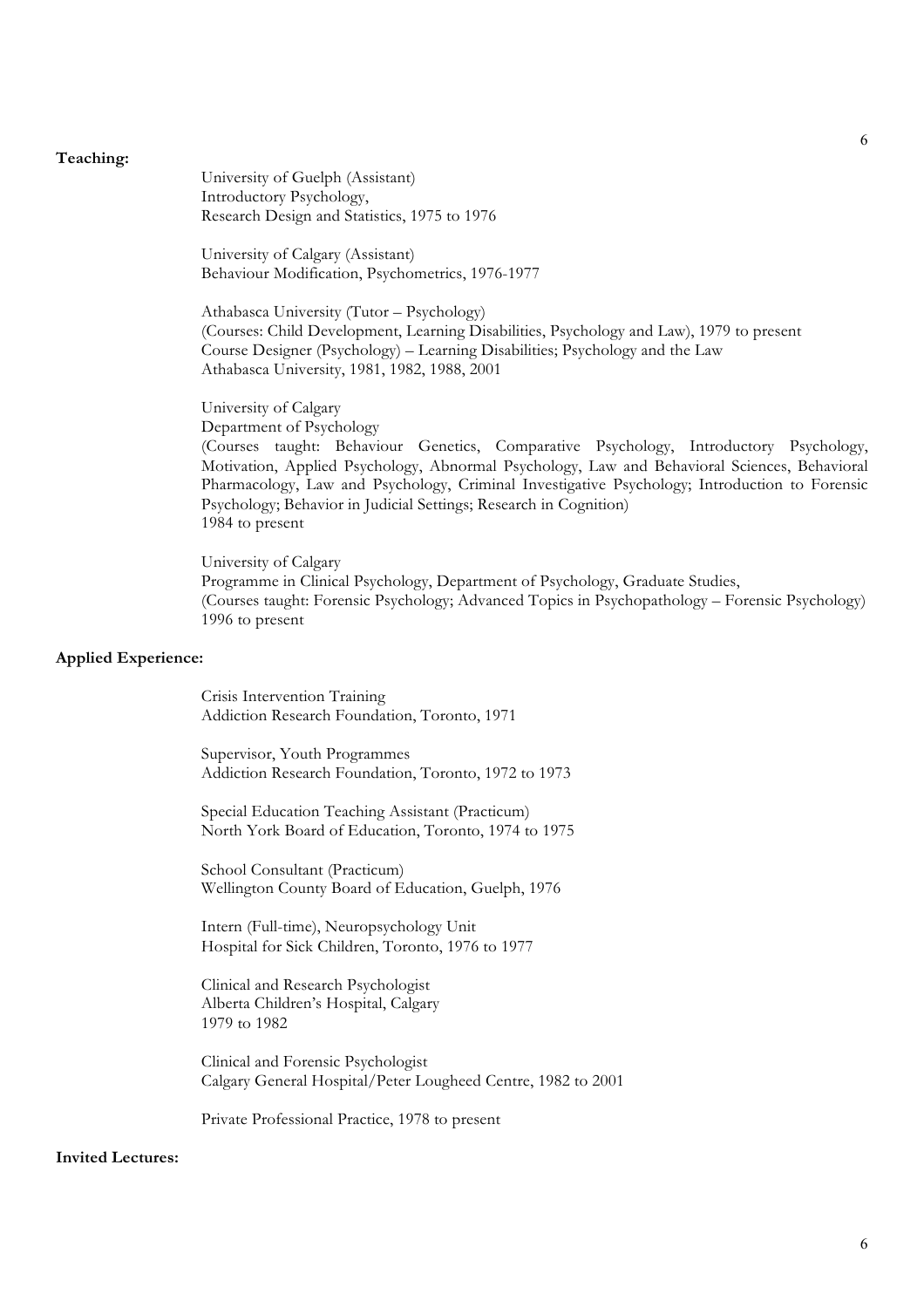- Dalby, J. T. Brain involvement in reading and related issues. Second National Canadian Association for Children with Learning Disabilities Conference, October 1979.
- Dalby, J. T. Are reading problems developmental delays? Annual conference of the Psychologists' Association of Alberta, Red Deer, Alberta, October 1981.
- Dalby, J. T. The neuropsychology of reading disabilities. Guest lecture to the University of Lethbridge. September 1983
- Dalby, J. T. Children and criminal responsibility. Annual conference of the Psychologists' Association of Alberta, Edmonton, October 1984.
- Dalby, J. T. The definition of a mental disability under Section 15 of the Charter of Rights. The Canadian Mental Health Association Conference, Calgary, May 1985.
- Williams, R. & Dalby, J. T. Cost-effectiveness of health care delivery to chronic psychotics in Southern Alberta, Canada. World Health Organization Meeting, Munich, Germany, December 1985.
- Dalby, J. T. Prediction of dangerousness. Regional Meeting of Psychologists Correctional Service Canada, Calgary, October 1987.
- Dalby, J. T. Adoption and attention deficit disorders. American Adoption Congress, Calgary, April 1988.
- Dalby, J. T. The psychology of sexual deviance. Crime and Personality Workshop, Calgary General Hospital, Calgary, September 1990.
- Dalby, J. T. The bluebird of happiness: Mental health in the workplace. American Society for Industrial Security, Calgary, November 1990.
- Dalby, J. T. False memory syndrome. Canadian Bar Association (Alberta) Criminal Justice Section, October 1993.
- Dalby, J. T. Repressed memory: Reality or fiction. Alberta Crown Attorney's Association Meeting, Banff, September 1994.
- Dalby J. T. Psychological assessment in differential diagnosis of chronic fatigue. Chronic Fatigue: Current Concepts in the 90's Meeting of the Canadian Association of Rehabilitation Personnel, Calgary, October 1994.
- Dalby, J. T. Violence in the workplace. Employee Assistance Program Association of Calgary, October, 1994.
- Dalby, J. T. Advanced day-long workshops on the MMPI-2 in forensic settings. Correctional Service Canada, Red Deer, Alberta, October 1995/August 1996.
- Dalby, J. T. Assessing violence in the workplace. Employee Assistance Program Association of Calgary, May 1996.
- Dalby, J. T. The difficult co-worker: Workplace issues Psychological dimensions and intervention. Labour Arbitration Conference, University of Calgary, June, 1996.
- Dalby, J. T. (with A. Hepner) The psychology of the jury. Canadian Bar Association (Alberta) Criminal Justice Section, September 1997.
- Dalby, J. T. Expert testimony and courtroom procedures. Regional meeting of psychologists Correctional Service Canada, Calgary, October 1997.
- Dalby, J. T. False memory/repressed memory. Legal Aid Youth Office Annual Conference, Calgary, May 1998.

7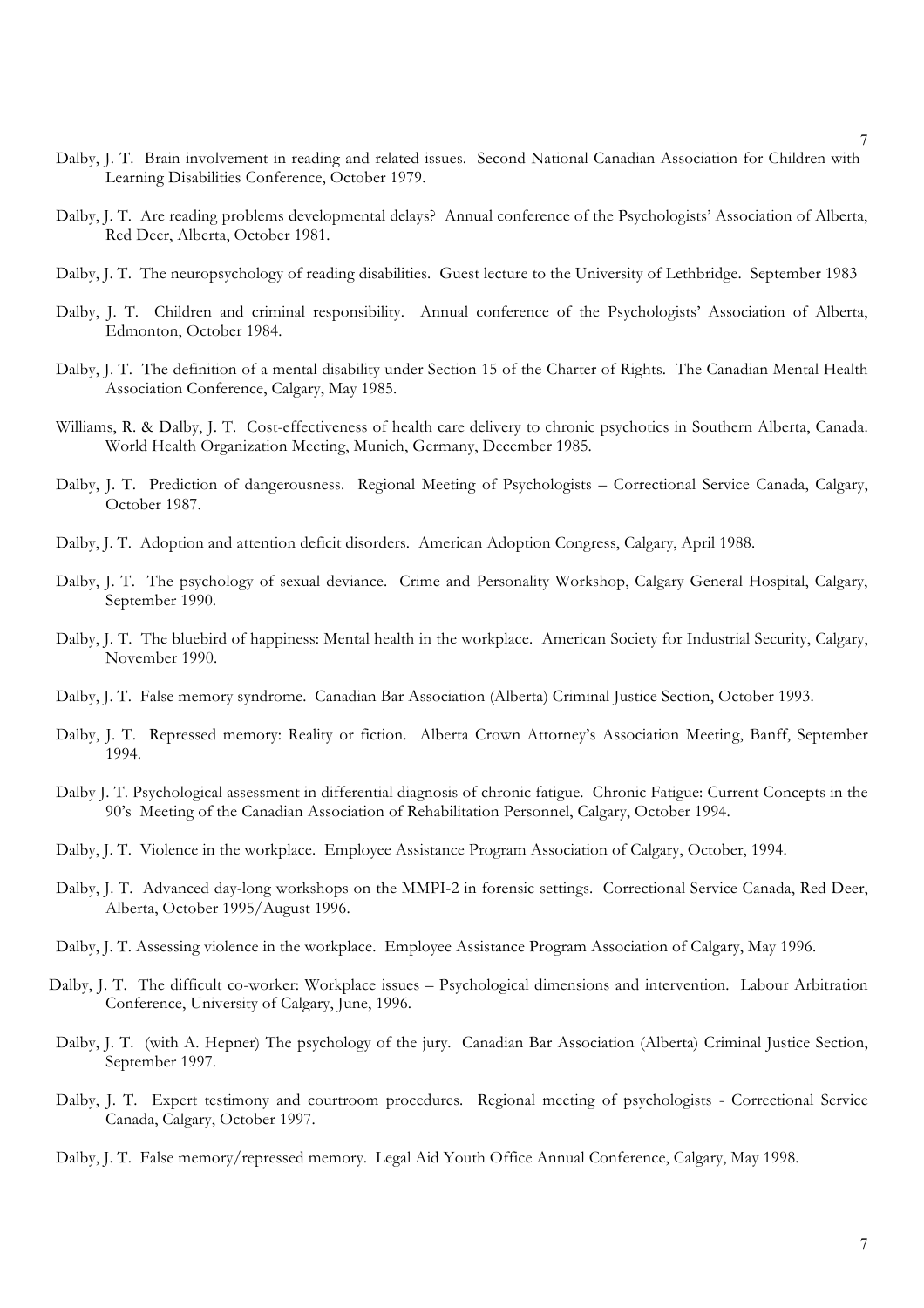- Dalby, J. T. & King, M. An introduction to the WAIS-III and Wechsler Memory Scale-III. Psychologists' Association of Alberta, May 1998.
- Dalby, J. T. Forensic psychology in Canada circa 2000: How did we get here and where are we going? Canadian Psychological Association, Edmonton, June 1998. Abstracted in **Canadian Psychology**, 1998, 39:2a 68.
- Dalby, J. T. Steroids, Solvents and PCP in Forensic Assessments. In "Conducting Forensic Assessments involving Substance Abuse" Chair, David Nussbaum, Workshop – Canadian Psychological Association, Halifax, Nova Scotia, May 1999.
- Dalby, J. T. On giving forensic psychology away. School of Psychology, Edith Cowan University, Perth, WA, Australia, August, 1999.
- Dalby, J. T. Cocaine and crime. 7th Annual Alberta Homicide Investigators Workshop, Red Deer, September 2000.
- Dalby, J. T. Surviving and thriving as an expert witness. 8th Annual Scientific Assembly of the International Association of Forensic Nurses, Calgary, October, 2000.
- Dalby, J. T. The school avenger. Department of Psychiatry, Queen's University, Kingston, Ontario, January 2001.
- Dalby, J. T. School bullying and homicide. Conference on Violence & Victims: A Forensic Focus. Mount Royal College, Calgary, May 2003.
- Dalby, J. T. Psychological testing: tools for understanding behavior in legal settings. State Bar of Montana, Whitefish, Montana, March 2004.
- Dalby, J. T. Learning the courtroom tango. Workshop  $-10<sup>th</sup>$  Biennial Symposium on Violence and Aggression. Saskatoon, Saskatchewan, June 2004.
- Dalby, J. T. Being a witness in court. Conference on Violence & Victims: A Forensic Focus, Mount Royal College, Calgary, Alberta, April 2005.

# **Papers presented:**

- Dalby, J. T. & Gibson, D. Lateralized hand gesture during speech. Annual convention of the Canadian Psychological Association, Calgary, June 1980.
- Haslam, R. H. A., Dalby, J. T., Johns, R. D. & Rademaker, A. W. Cerebral asymmetry in developmental dyslexia. Third International Child Neurology Congress, Copenhagen, Denmark, May 1982.
- Haslam, R. H. A., Dalby, J. T. & Rademaker, A. W. Megavitamin treatment of attention deficit disorders. Annual scientific meeting of the American Pediatric Society, Washington, D.C., May 1983.
- Dalby, J. T. & Williams, R. Depression in Schizophrenia: The influence of intelligence. World Psychiatric Association Regional Symposium, Copenhagen, Denmark, August, 1986 and Canadian Psychiatric Association Annual Meeting, Vancouver, B.C., September 1986.
- Williams, R. & Dalby, J. T. A. A cost-effectiveness study of a medication clinic in a general hospital setting. World Psychiatric Association Regional Symposium, Copenhagen, Denmark, August 1986.
- Williams, R. & Dalby, J. T. A comparison of incest rates in a schizophrenic, neurotic and normal population and medicolegal implications. World Psychiatric Association Regional Symposium, Copenhagen, Denmark, August 1986.

Williams, R. & Dalby, J. T. Cost-effectiveness of a medication clinic for chronic psychotics. 11<sup>th</sup> World Congress of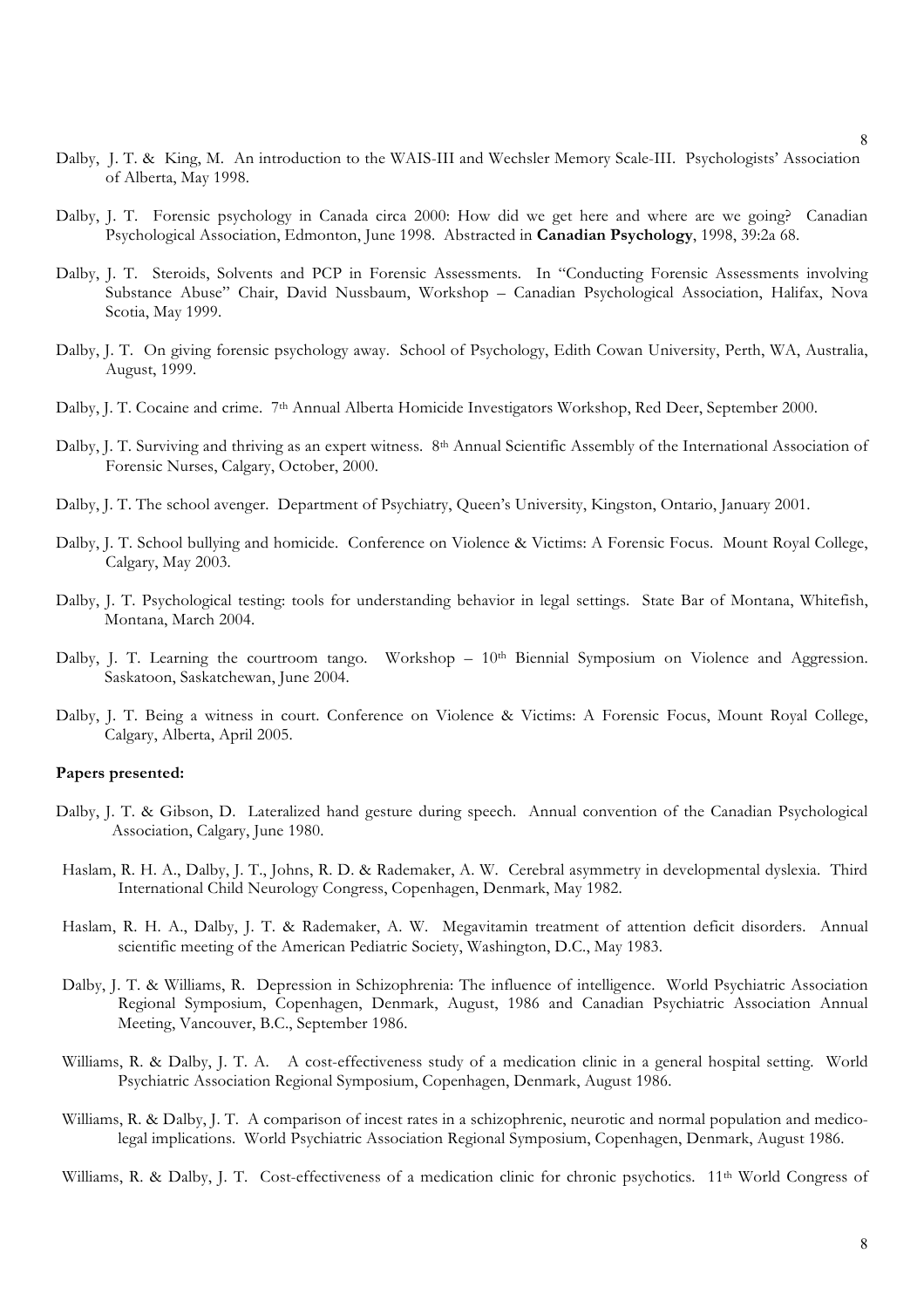Social Psychiatry, Rio de Janeiro, Brazil, November 1986.

- Williams, R. & Dalby, J. T. The relationship between negative symptoms and depressive symptoms in chronic schizophrenic patients. Fourth International Congress on Rehabilitation in Psychiatry, Orebro, Sweden, May 1988.
- Dalby, J. T. & Boras, J. Dimensions of antisocial personality disorder. 24<sup>th</sup> International Congress of Psychology, Sydney, Australia, September 1988.
- Williams, R., Walsh, D. & Dalby, J. T. A comparison of services utilized by schizophrenics in Ireland and Canada. Meeting of the Royal College of Psychiatrists, Galway, Ireland, April 1990.
- Dalby, J. T., Williams, R., Dickson, R. & Yuen, O. Intellectual dysfunction and its relationship to other symptoms of schizophrenia. Schizophrenia 1992: Poised for Change – An International Conference. Vancouver, British Columbia, July 1992.
- Williams, R., Walsh, D. & Dalby, J. T. Services to schizophrenic patients in Ireland: Epidemiological and costeffectiveness issues. Schizophrenia 1992: Poised for Change – An International Conference, Vancouver, B.C., July 1992.
- Williams, R., Dickson, R.A., Dalby, J. T., Yuen, O. L. & Rose, M. S. Tardive dyskinesia and cognitive decline in patients with schizophrenia. The 17<sup>th</sup> Annual Meeting of the Canadian College of Neuropsychopharmacology, Quebec City, Quebec, May 1994.
- Yuen, O. L. Williams, R., Dickson, R., Rose, M. S. & Dalby, J. T. Tardive dyskinesia and its relationship to the positive and negative symptoms of schizophrenia. Schizophrenia 1994 – Exploring the spectrum of psychosis. Vancouver, B.C., August 1994.
- MacLeod, M. A. & Dalby, J. T. The effects of jury service on attitudes and behaviour. Presented at the annual meeting of the Canadian Psychological Association/International Congress of Psychology, Montreal, August, 1996. Abstracted in **Proceedings of the 26th International Congress of Psychology**, 1996.
- Book, A. & Dalby, J. T. Psychopathy and recognition of facial affect. Canadian Psychological Association, Edmonton, Alberta, June 1998. Abstracted in **Canadian Psychology**, 1998, 39:2a, 93.
- Meckling, S. K., Becker, W. J., Dalby, J. T., & Rose, S. Sumatriptan non-responders show clinical, psychiatric and psychological differences from sumatriptan responders. 9<sup>th</sup> Congress of the International Headache Society, Barcelona, Spain, June 1999. Abstracted in **Cephalalgia** 1999, 19, 327-328.
- Meyers, C., Henderson, E., Moralojo, D., Louie, T., Dalby, T., & Durego, K. To wash or not to wash: Understanding handwashing behavior. Meeting of the Canadian Association for Clinical Microbiology and Infectious Diseases, Victoria, B.C., 2001.
- Dalby, J. T. Trials and tribulations: Psychology in the courtroom (Workshop). Canadian Psychological Association, Montreal, P.Q., June 2005. Abstracted in **Canadian Psychology**, 2005, 46:2a, 100.
- Short, J.L. & Dalby, J.T. Assessing the accuracy of eyewitness identification. Banff Annual Conference in Cognitive Science, May 2006 and Northwest Cognition and Memory Conference, Vancouver BC May 2006.

#### **Professional Publications:**

# **Books:**

Dalby, J. T. **An Introduction to Learning Disabilities** (Student and Instructional Manuals), Edmonton, Alberta,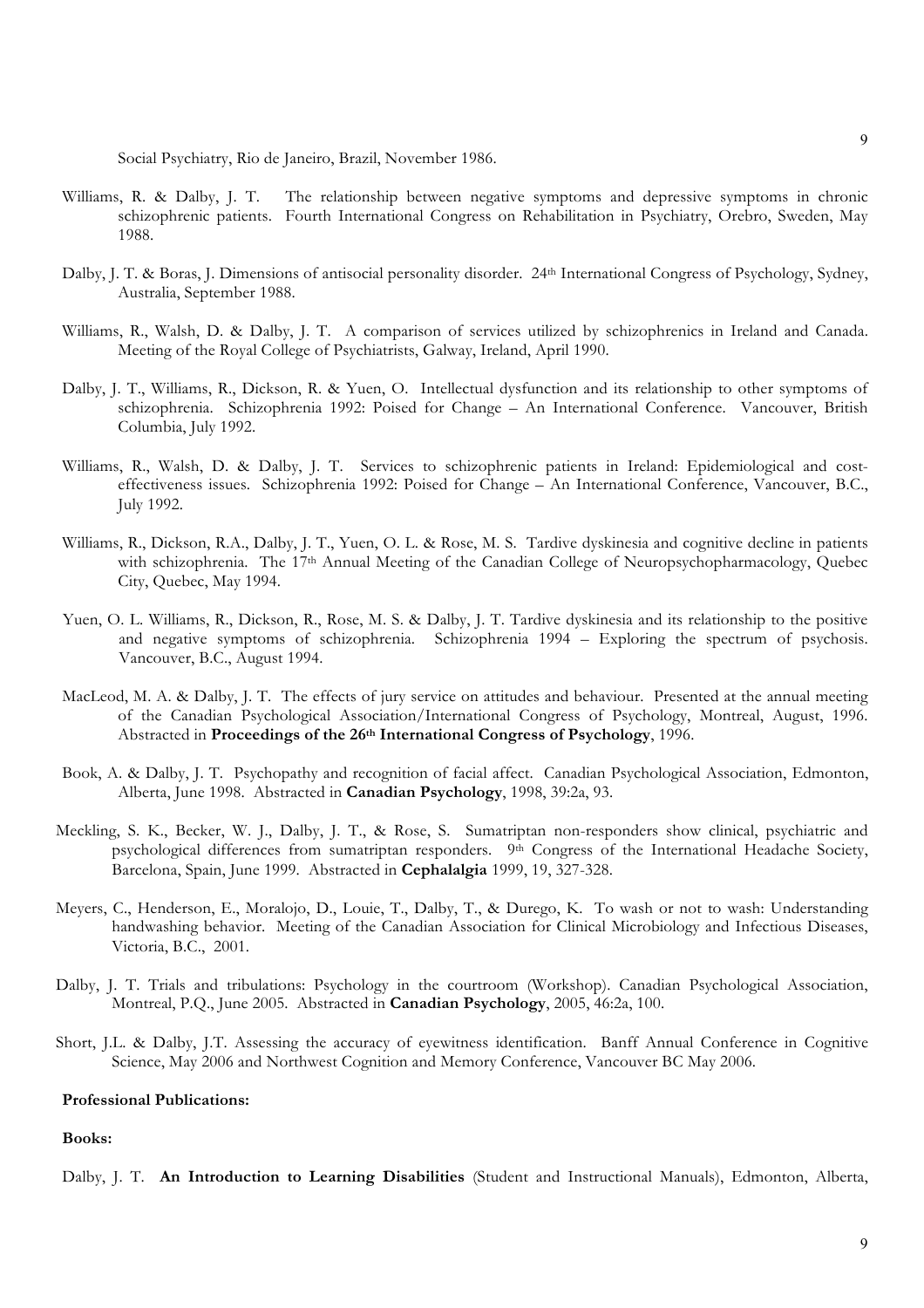Athabasca University, 1985.

Williams, R. & Dalby, J. T. (Editors) **Depression in Schizophrenics.** New York: Plenum Publishing Corporation: 1989.

- Dalby, J. T. (Editor) **Mental Disease in History: A Selection of Translated Readings.** New York: Peter Lang Publishers, 1997.
- Dalby, J. T. **Applications of Psychology in the Law Practice: A Guide to Relevant Issues, Practices and Theories**. Chicago, Illinois: American Bar Association, 1997. (http://www.abanet.org/genpractice/pubs/5150249auth.html)
- Dalby, J. T. **Psychology and Law** (Student and Instructional Manuals and full course materials) Athabasca, Alberta: Athabasca University, 2002.

Dalby, J. T. **Car crash: Understanding factors for compensation and recovery.** In preparation.

# **Book Chapters:**

- Mash, E. J. & Dalby, J. T. Behavioral interventions for hyperactivity. In R. Trites (Ed.**) Hyperactivity in children: Etiology, measurement and treatment implications.** Baltimore, Md.: University Park Press, 1979, pp. 161- 216.
- Williams, R. & Dalby, J. T. Cost-effectiveness of health care delivery to chronic psychotic patients in Southern Alberta, Canada. In D. Schwefel, H. Zollner, P. Potthoff (Eds) **Costs and Effects of Managing Chronic Psychotic Patients**, Springer – Verlag, Berlin, 1988, pp. 106-114.
- Williams, R. & Dalby, J. T. Drug and subject influences on measures of depression and negative symptoms in schizophrenics. In R. Williams and J. T. Dalby (Eds.) **Depression in Schizophrenics**. Plenum: New York, 1989, pp. 245-253.
- Dalby, J. T. & White J. Adolescent sex offenders. In D. Mercer, T. Mason, M. McKeown & G. McCann (Eds) **Forensic Mental Health Care: A Case Study Approach.** New York: Churchill Livingston, 2000, pp 43-47.
- White, J. & Dalby, J. T. Arson. In D. Mercer, T. Mason, M. McKeown & G. McCann (Eds) **Forensic Mental Health Care: A Case Study Approach.** New York: Churchill Livingstone, 2000, pp. 169-174.

#### **Articles:**

- Dalby, J. T. & Vale, H. L. Self-esteem and children's human figure drawings. **Perceptual and Motor Skills**, 1977, 44, 1279-1282.
- Dalby, J. T., Kinsbourne, M., Swanson, J.M. & Sobol, M. Hyperactive children's underuse of learning time: Correction by stimulant treatment. **Child Development**, 1977, 48, 1448 – 1453.
- Dalby, J. T., Kapelus, G. J., Swanson, J. M., Kinsbourne, M. & Roberts, W. An examination of the double-blind design in drug research with hyperactive children. **Progress in Neuro-Psychopharmacology**, 1978, 2, 123-127.
- Dalby, J. T. Environmental effects on prenatal development. **Journal of Pediatric Psychology**, 1978, 3, 105-109.
- Dalby, J. T. Deficit or delay: Neuropsychological models of developmental dyslexia. **Journal of Special Education**, 1979, 13, 239-264.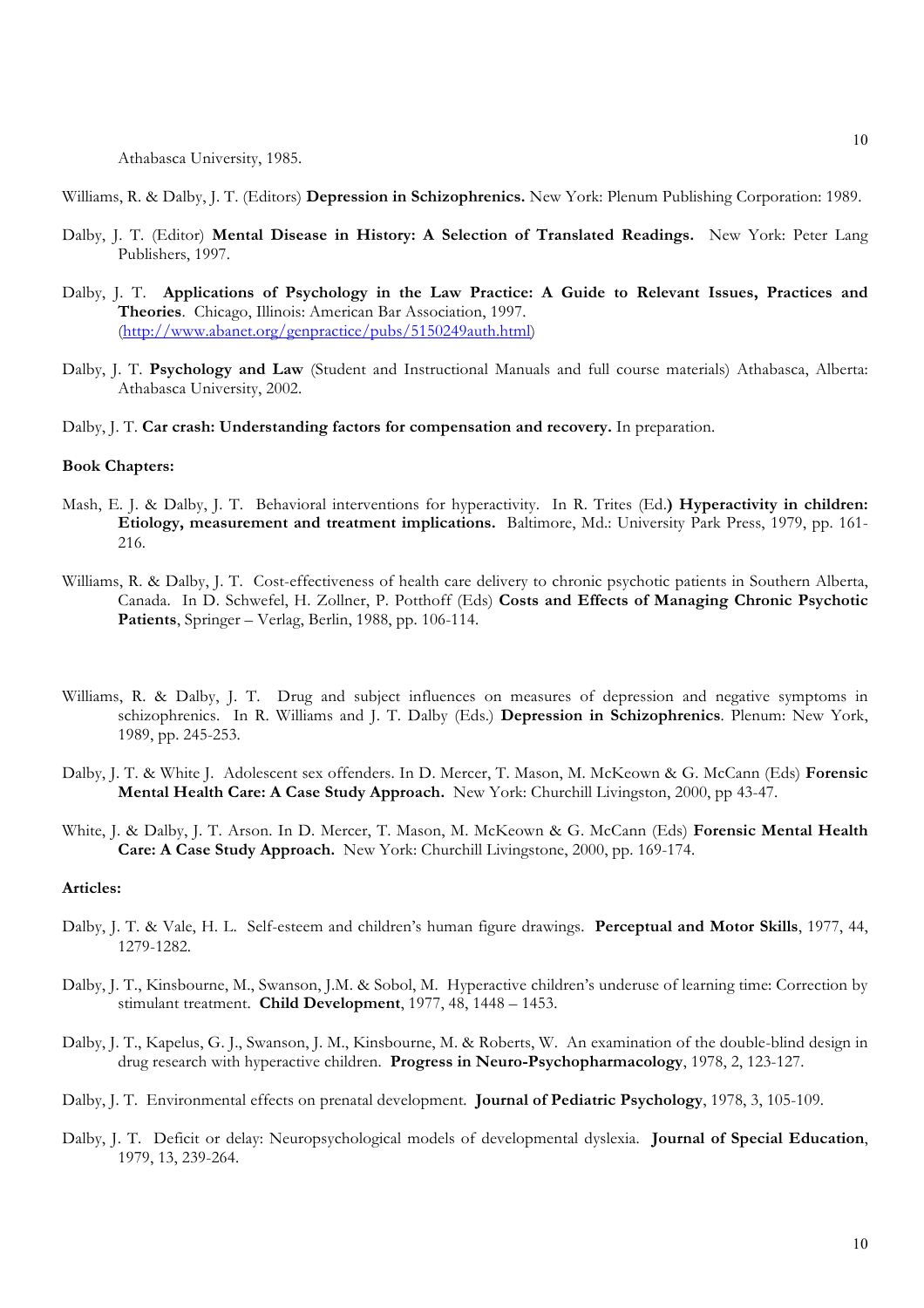- Dalby, J. T. Review of A. P. Goldstein (Ed.), "Prescriptions for child mental health and education". **Child Study Journal**, 1979, 9, 81-82.
- Dalby, J. T. Hemispheric timesharing: Verbal and spatial loading with concurrent unimanual activity. **Cortex**, 1980, 16, 567-573.
- Dalby, J. T. Psychology as science: method or motive? **Psychology**, 1980, 17, 1-5. (Reprinted **in Alberta Psychology,** 1981, 10, 18-21).
- Dalby, J. T., Gibson, D., Grossi, V. & Schneider, R. D. Lateralized hand gesture during speech. **Journal of Motor Behavior**, 1980, 12, 292-297.
- Dalby, J. T. & Gibson, D. Functional cerebral lateralization in subtypes of disabled readers. **Brain and Language**, 1981, 14, 34-48.
- Katz, L. & Dalby, J. T. Computer and manual administration of the Eysenck Personality Inventory. **Journal of Clinical Psychology**, 1981, 37, 586-588.
- Dalby, J. T. Review of H. Rie and E. Rie (Eds.) "Handbook of minimal brain dysfunctions: A critical view." **Behavioral Disorders**, 1981, 6, 257-258.
- Katz, L. & Dalby, J. T. Computer assisted and traditional psychological assessment of elementary school-aged children. **Contemporary Educational Psychology**, 1981, 6, 314-322.
- Katz, L., Johnson, K. & Dalby, J. T. Teaching nutrition to the developmentally handicapped using computer assisted instruction. **British Journal of Mental Subnormality**, 1981, 27, 23-25.
- Haslam, R. H. A., Dalby, J. T., Johns, R. D. & Rademaker, A. W. Cerebral asymmetry in developmental dyslexia. **Archives of Neurology**, 1981, 38, 679-682.
- Dalby, J. T. Reflections on conference '81 (Editorial). **Alberta Psychology**, 1981, 10(5), 18.
- Dalby, J. T. Review of C. K. Whalen and B. Henker (Eds.), "Hyperactive children: The social ecology of identification and treatment". **Journal of School Psychology**, 1982, 20, 73.
- Dalby, J. T. Directions in behavioural medicine. **Alberta Psychology**, 1982, 11(2), 7-8.
- Dalby, J. T., Fox, S. L. & Haslam, R. H. A. Adoption and foster care rates in pediatric disorders. **Journal of Developmental and Behavioral Pediatrics**, 1982, 3, 61-64.
- Dalby, J. T. Review of S. Farber, "Identical twins reared apart: A re-analysis". **Journal of School Psychology**, 1982, 20, 256-257.
- Dalby J. T. Voluntary credentials for psychologists. **Alberta Psychology**, 1982, 11(3), 24-26.
- Dalby, J. T., Schneider, R. D. & Arboleda-Florez, J. Learning disorders in offenders. **International Journal of Offender Therapy and Comparative Criminology**, 1982, 26, 145-151.
- Haslam, R. H. A. & Dalby, J. T. Blood serotonin levels in the attention deficit disorder. **New England Journal of Medicine**, 1983, 309, 1328-1329.
- Dalby, J. T. Children in hospital (Editorial). **Alberta Psychology**, 1983, 12(5), 2.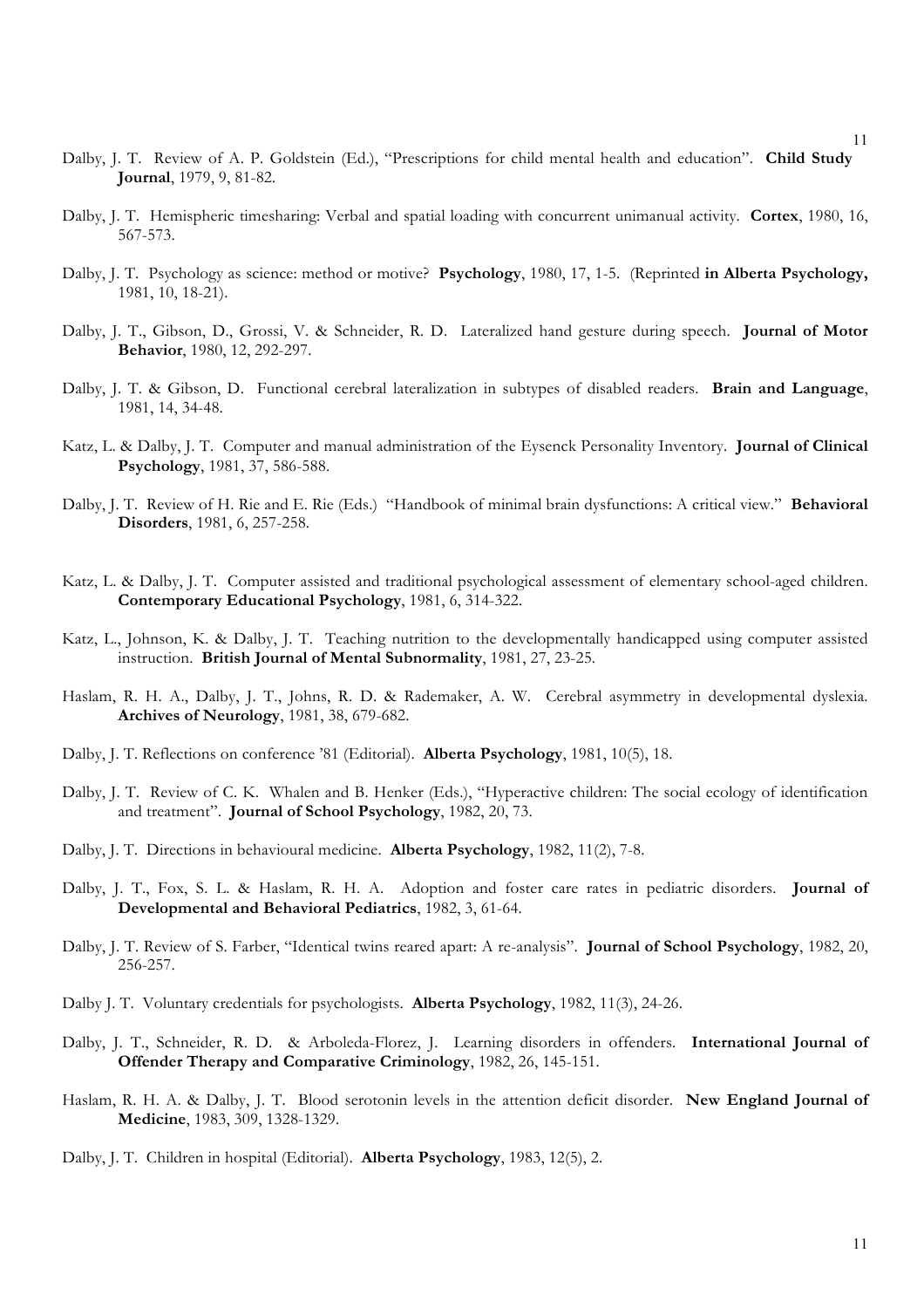Dalby, J. T. Children and criminal responsibility. **Alberta Psychology,** 1983, 12(6), 9/16.

- Haslam, R. H. A., Dalby, J. T. & Rademaker, A. W. Effects of megavitamin therapy on children with attention deficit disorders. **Pediatrics**, 1984, 74, 103-111.
- Dalby, J. T. Taxonomic separation of attention deficit disorders and developmental reading disorders. **Contemporary Educational Psychology**, 1985, 10, 228-234.
- Dalby, J. T. Criminal liability in children. **Canadian Journal of Criminology**, 1985, 27, 137-145. Reprinted in **Youth Injustice: Canadian Perspectives**. T. O'Reilly-Fleming and B. Clark (Eds), Canadian Scholars Press, Toronto, 1993, pp. 297-308.
- Dalby, J. T. Will population decreases in caffeine consumption unveil attention deficit disorders in adults**? Medical Hypotheses**, 1985, 18, 163-167.
- Dalby, J. T. & Williams, R. Preserved reading and spelling ability in psychotic disorders. **Psychological Medicine,** 1986, 16, 171-175.
- Williams, R. & Dalby, J. T. Benzodiazepines and shoplifting. **International Journal of Offender Therapy and Comparative Criminology**, 1986, 30, 35-39.
- Dalby, J. T., Morgan, D. & Lee, M. L. Schizophrenia and mania in identical twin brothers. **Journal of Nervous and Mental Disease**, 1986, 174, 304-308
- Williams, R.., Naya, A. & Dalby, J. T. Tardive dyskinesia in outpatient schizophrenics treated with depot phenothiazines. **Journal of Clinical Psychopharmacology**, 1986, 6, 318-319.
- Dalby, J. T. An ultimate view of reading ability. **International Journal of Neuroscience**, 1986, 30, 227-230.
- Dalby, J. T. & Duncan, B. J. Shared paranoid disorder preceded by cannabis abuse. **Canadian Journal of Psychiatry**, 1987, 32, 64-65.
- Chuang, H., Williams, R. & Dalby, J. T. Criminal behaviour among schizophrenics. **Canadian Journal of Psychiatry**, 1987, 32, 255-258.
- Dalby, J. T. & Williams, R. Depression in schizophrenia: The influence of intelligence. **Canadian Journal of Psychiatry**, 1987, 32, 816-817.
- Dalby, J. T. When are subtypes of developmental reading disorders first detected? **Reading Improvement**, 1987, 24, 144-145.
- Dalby, J. T. Dr. Albert Ellis and rational-emotive therapy. **Alberta Psychology**, 1987, 16, 17-18.
- Dalby, J. T. Is telephone scatologia a variant of exhibitionism? **International Journal of Offender Therapy and Comparative Criminology**, 1988, 32, 45-49.
- Dalby, J. T. Detecting faking in the pretrial psychological assessment. **American Journal of Forensic Psychology**, 1988, 6, 49-55.
- Dalby, J. T. & Boras, J. Antisocial personality disorders: Aggression and socialization attributes. **Corrective and Social Psychiatry**, 1989, 35, 27-29.
- Dalby, J. T., Kinsbourne, M. & Swanson, J. M. Self-paced learning in children with attention deficit disorders. **Journal of Abnormal Child Psychology**, 1989, 17, 269-275.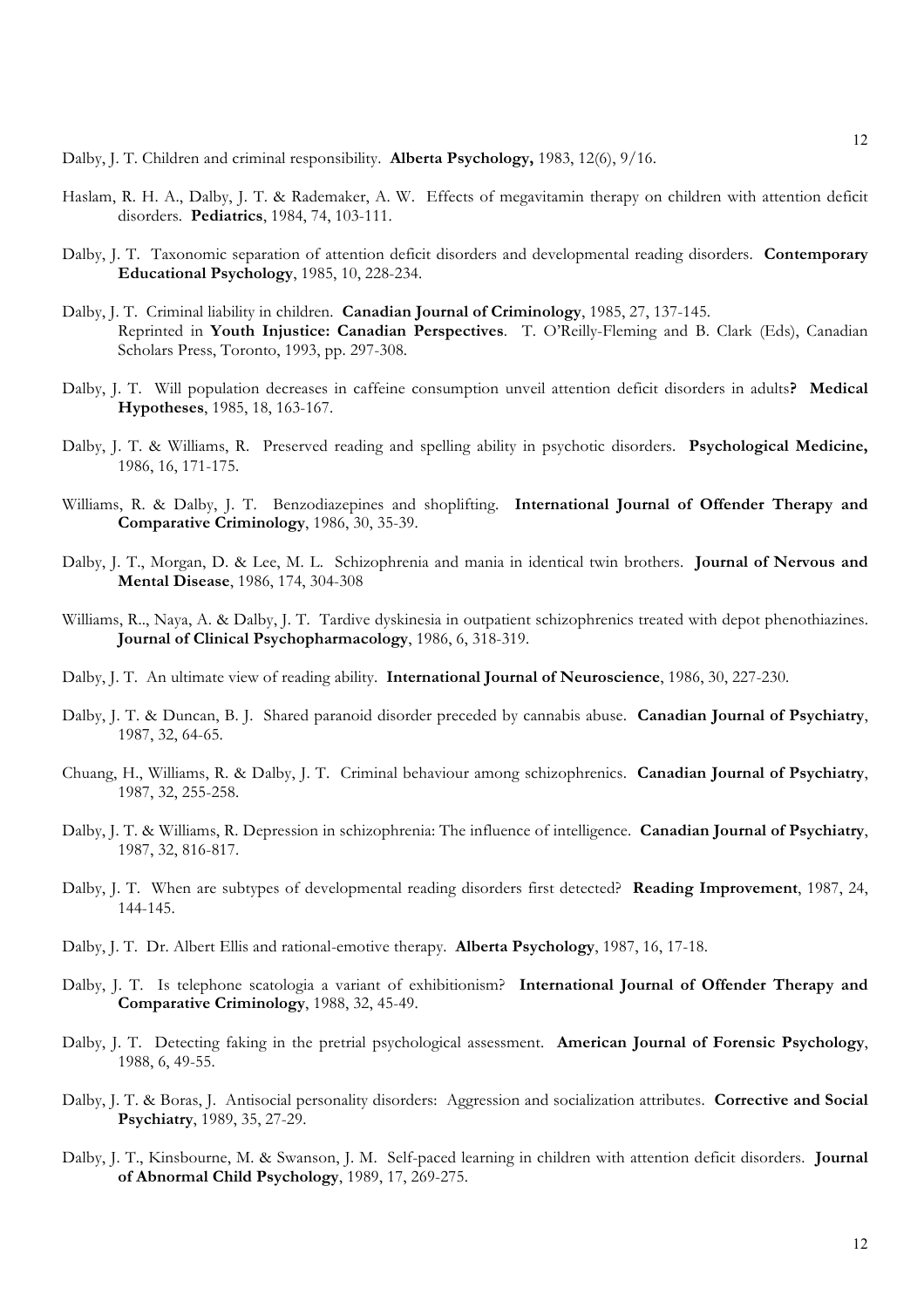- Dalby, J. T. Review of J. Hudson, J. P. Hornick and B. A. Burrows (Eds.) "Justice and the young offender in Canada". **Canadian Public Policy**, 1989, 10, 357-358.
- Dalby, J. T. & Williams, R. Caffeine use by psychiatric patients. **Irish Journal of Psychological Medicine**, 1989, 6, 103-105.
- Dalby, J. T., Arboleda-Florez, J. & Seland, T. P. Somatic delusions following left parietal lobe injury. **Neuropsychiatry, Neuropsychology and Behavioral Neurology**, 1989, 2, 306-311.
- Schmalz, B. J., Fehr, R. & Dalby, J. T. Distinguishing forensic, psychiatric and inmate groups with the MMPI. **American Journal of Forensic Psychology**, 1989, 7, 37-47.
- Dalby, J. T. Sherlock Holmes's cocaine habit. **Irish Journal of Psychological Medicine**, 1991, 8, 73-74. Reprinted in **The Journal of the Arthur Conan Doyle Society**, 1993, Vol. 4, 12-15. Reprinted in **Buffalo Chips (Journal of the Sherlock Holmes Society of Winnipeg),** 1995, 12(5), 2-3. (reprinted at http://bakerstreetdozen.com/coca.html)
- Weston, W. A., & Dalby, J. T. A case of pseudologia fantastica with antisocial personality disorder. **Canadian Journal of Psychiatry**, 1991, 36, 612-614.
- Williams, R., Dalby, J. T. & Kennedy, J. Long term use of neuroleptics by schizophrenic patients. **Progress in Neuropsychopharmacology and Biological Psychiatry,** 1991, 15, 221-228.
- Dalby, J. T. Review of A. W. Leschied, P. G. Jaffe and W. Willis (Eds.) "The Young Offenders Act: A Revolution in Canadian Juvenile Justice". **Canadian Public Policy**, 1992, 13, 12-13.
- Dalby, J. T. Brief anabolic steroid use and sustained behavioral reaction. **American Journal of Psychiatry**, 1992, 149, 271-272.
- Dalby, J. T. Steroid use and aggression a reply. **American Journal of Psychiatry**, 1992, 149, 1616.
- Williams, R., Walsh, D. & Dalby, J. T. Services to schizophrenic patients: epidemiological and cost-effectiveness issues. **Irish Journal of Psychological Medicine**, 1992, 9, 83-89.
- Davidson, R. A. & Dalby, J. T. Personality profiles of Canadian public accountants. **International Journal of Selection and Assessment**, 1993, 1, 107-116.
- Davidson, R. & Dalby, J. T. Personality profile of female public accountants. **Accounting, Auditing and Accountability Journal,** 1993, 6, 81-97.
- Dalby, J. T. Terms of madness: Historical linguistics. **Comprehensive Psychiatry**, 1993, 34, 392-395.
- Williams, R., Baillie, P., Dickson, R. A. & Dalby, J. T. Cognitive and behavioral efficacy of clozapine in clinical trials. **Canadian Journal of Psychiatry**, 1993, 38, 522.
- Dickson, R., Williams, R. & Dalby, J. T. The use of chloral hydrate and sodium amytal during clozapine initiation. **Canadian Journal of Psychiatry**, 1994, 39, 132 – 134
- Dickson, R., Williams, R. & Dalby, J.T. Dystonic reaction and relapse with clozapine discontinuation and risperidone initiation. **Canadian Journal of Psychiatry**, 1994, 39, 184.
- Dalby, J. T., Williams, R., Dickson, R. & Yuen, O. Cognitive decline and its relationship to other symptoms of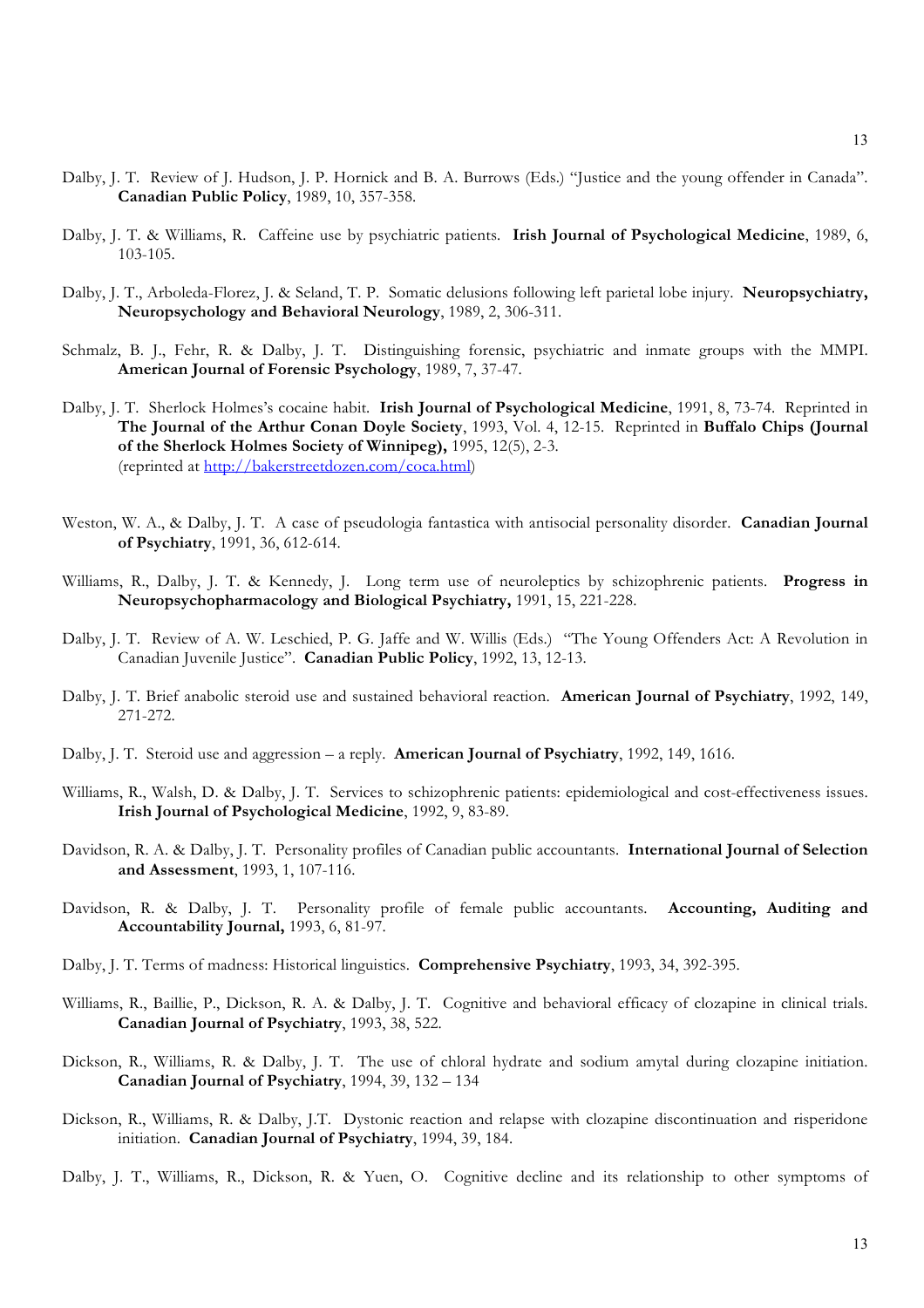schizophrenia. **Journal of Psychiatry & Neuroscience**, 1994, 19, 381-382.

- Johnston, D. G., Troyer, I. E., Whitsett, S. F. & Dalby, J. T. Clomipramine therapy and behavior therapy with agoraphobic women. **Canadian Journal of Psychiatry**, 1995, 40, 192-199.
- Davidson, R. A. & Dalby, J. T. A comparison of the personalities of accounting faculty and public accountants. **The Accounting Educators' Journal**, 1995, 7, 54-71.
- Dickson, R. A., Dalby, J. T., Williams, R. & Edwards, A. L. Risperidone induced prolactin elevations in premenopausal women with schizophrenia. **American Journal of Psychiatry**, 1995, 152, 1102-1103.
- Dickson, R. A., Williams, R. & Dalby, J. T. The clozapine experience from a family perspective. **Canadian Journal of Psychiatry**, 1995, 40, 627-629.
- Williams, R., Dickson, R., Caliguiri, M., Mahoney, A., Dalby, J. T., & Yuen, O. Improvement in tardive dyskinesia, laterality of TD and cognition in schizophrenic patients changed from typical neuroleptics to risperidone. **European Neuropsychopharmacology**, 1995, 5, 352.
- Dalby, J. T. Elizabethan madness: On London's stage. **Psychological Reports**, 1997, 81, 1331-1343.
- Dalby, J.T. Child witnesses. **The Complete Lawyer**, 1998, 15, 16-21. (http://www.abanet.org/genpractice/lawyer/complete/nov98dolby.html)
- Lee, M., Dickson, R. A., Campbell, M., Oliphant, J., Gretton, H. & Dalby, J. T. Clozapine and substance abuse in patients with schizophrenia. **Canadian Journal of Psychiatry**, 1998, 43, 855-856.
- Dickson, R. A., Dalby, J. T., Williams, R. & Warden, S. J. Hospital days in clozapine treated patients. **Canadian Journal of Psychiatry**, 1998, 43, 945-948. (http://www.cpa-apc.org/Publications/Archives/CJP/1998/dickson1.html)
- Mahoney, A. M., Dalby, J. T. & King, M. C. Cognitive failures and stress. **Psychological Reports**, 1998, 82, 1432-1434.
- Nesca, M., Dalby, J. T. & Baskerville, S. Psychosocial profile of a female psychopath. **American Journal of Forensic Psychology**, 1999, 17, 63-77.
- Dalby, J. T. Representing a mentally disabled client. **The Complete Lawyer**, 1999, 16, 26-30 and 57. (http://www.abanet.org/genpractice/lawyer/complete/tcl\_v15\_3/dalby.html)
- Dickson, R. A., Dalby, J. T., Addington, D., Williams, R., & McDougall, G. M. Hospital days in risperidone treated patients. **Canadian Journal of Psychiatry**, 1999, 44, 909-913.
- Dalby, J. T. Chronic fatigue syndrome and memory complaints. **Scandinavian Journal of Rheumatology**, 2000, 271- 272.
- Dalby, J. T. Review of I. Hacking "Mad travellers: Reflections on the reality of transient mental illnesses", **Journal of the History of the Behavioral Sciences,** 2001, 37, 398.
- Dalby, J. T. Review of R. A. Schuller and J.R.P. Ogloff (Eds) Introduction to Psychology and Law: Canadian Perspectives.**Canadian Psychology**, 2001, 42, 320-321.
- Meckling, S. K., Becker, W. J., Rose, M.S. & Dalby, J.T. Sumatriptan responsiveness and clinical, psychiatric and psychologic features in migraine patients. **Canadian Journal of Neuroscience,** 2001, 28, 313-318. (http://www.cjns.org/28nov.html)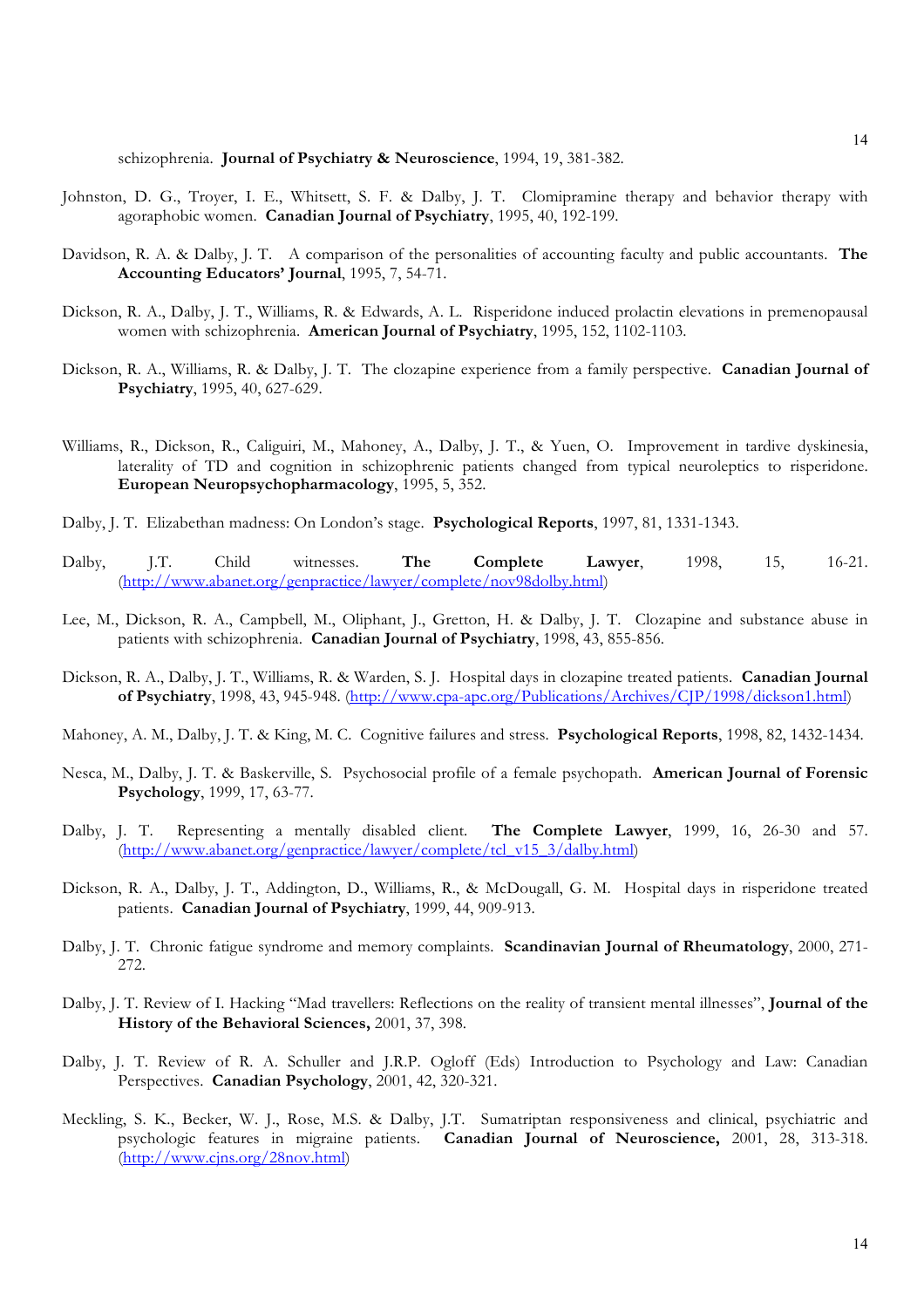- Dalby, J. T. The case of Daniel McNaughton: Let's get the story straight. **American Journal of Forensic Psychiatry**, 2006, 27 (4), 17 – 32.
- Dalby, J. T. On the witness stand: Learning the courtroom tango. **Canadian Family Physician**, 2007, 53, 65-70. (http://www.cfpc.ca/cfp/2007/jan/vol53-jan-clinicalreview-dalby.asp)
- Dalby, J.T. A history of forensic psychology in Alberta. **Psymposium**, 2007, in press.
- Ius, J.A., Dalby, J.T., & Dunn, B. Same and cross-sex peer influence on female involvement in delinquent behavior. Submitted for publication.
- Dickson, R.A., Glazer, W.M., Violato, C. & Dalby, J.T. A computerized self-report for assessing sexual functioning in psychotic patients. Submitted for publication.
- Dalby, J. T. I remember it well. In preparation.
- Harker, K. & Dalby, J.T. Youth comprehension of rights upon apprehension. Submitted for publication.
- Dalby, J. T. Investigative vs. therapeutic roles in trial presentations. In preparation.

Dalby, J. T. Why external "effort" tests are insufficient gauges of validity in cognitive testing. In preparation.

Dalby, J. T. That proves you mad because you know it not: insight and psychosis. In preparation

#### **Other professional publications:**

- Dalby, J.T., Kinsbourne, M., Swanson, J.M. & Humphries, T.W. WISC-R patterns of children referred for school problems. Report to the Ontario Ministry of Education, 1978.
- Haslam, R.H.A. & Dalby, J.T. Megavitamin treatment of attention deficit disorders. Report to Health and Welfare, Canada, 1982.
- Dalby, J.T. An interview with Benjamin Spock. **Athabasca University Magazine**, 1985, 9, 32 36.
- Dalby, J.T. Managing hyperactive children. **The ATA Magazine**, 1986, 67, 32 33

Davidson, R.A. & Dalby, J.T. What are women accountants really like? **CGA Magazine**, 1994, 28, 24-32/76 – 77.

Dalby, J. T. Mental health services in the youth justice system. Report commissioned by the Alberta Mental Health Board, 2001.

# **Fiction:**

- Dalby, J.T. 5 Litres. **Raven's Tale**, 1996, 2(1), 53 57.
- Dalby, J.T. The Bonds of Hypnos. **Pablo Lennis, the Magazine of Science Fiction, Fantasy and Fact**, 1996, May, 5- 6.
- Dalby, J.T. Shady Oaks. **Mausoleum**, 1996, 9, 12.
- Dalby J.T. Under Oath. **Penny Dreadful**, 2000, 12, 91-94.

#### **Doctoral Interns Supervised:**

Dr. Barbara Schmalz (University of Windsor) – 1983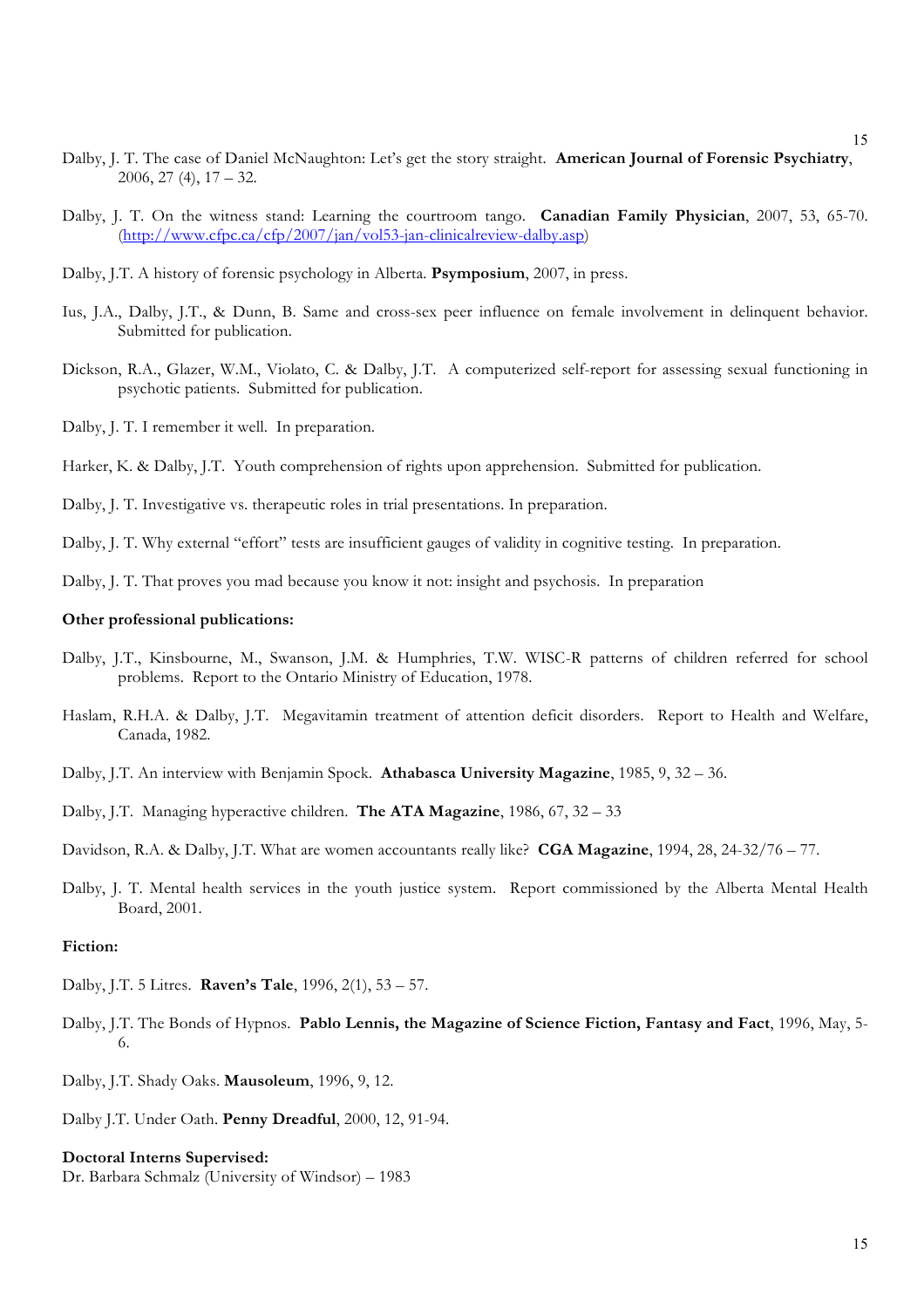Dr. Vic Grossi (University of Calgary) – 1984 Dr. Keith McFarlane (University of Windsor) – 1985 Dr. Walter Friesen (Simon Fraser University) – 1986 Dr. Reid Webster (Simon Fraser University) – 1987 Dr. Risha Joffe (University of British Columbia) – 1988 Dr. Annette Dufresne (University of Windsor) – 1989 Dr. Arlene Cox (University of Windsor) – 1989 Dr. Dorothy Constable (University of Alberta) – 1990 Dr. Patrick Baillie (Virginia Commonwealth University) – 1991 Dr. Hal Wallbridge (University of Manitoba) – 1991 Dr. John Berendt (University of Oregon) – 1992 Dr. Brian Grady (Simon Fraser University) – 1992 Dr. Dennis Pusch (University of Calgary) – 1993 Dr. Mary Drew (University of Calgary) – 1994 Dr. Brad Isaak (University of Manitoba) – 1995 Dr. Marc Nesca (University of Manitoba) – 1996 Dr. Wayne Hammond (University of Calgary) – 1996 Dr. Ingrid Friesen (University of Victoria) – 1997 Dr. Linda Carlson (McGill University) – 1997 Dr. April Nottell (University of Calgary) – 1998 Dr. Jasen Elliott (University of Saskatchewan) – 2000

# **Honours Theses/Projects Supervised (University of Calgary):**

Linda Plotkins (to University of Alberta – Counseling Psychology) Angela Book (to Queen's University – Forensic Psychology) Michelle McLeod (to University of Reading – Forensic Psychology) Monica Kozinski (to University of Ottawa – Law) Karen Corbett (to University of Calgary – Clinical Psychology) Jessica Ius (to Simon Fraser University – Forensic Psychology) Michael Saelhof (to Queen's University – Forensic Psychology) Simon Spanswick (to University of Lethbridge – Neuropsychology) Alicia Bateman (to University of Liverpool – Investigative Psychology) Aleksandra Simic (to University of Alberta – Law) Katelyn Harker (to University of Saskatchewan – Forensic Psychology) Sarah LeDrew Zelda Sun

# **Masters Thesis Supervised (University of Leicester)**

Sgt. Steve Burton

# **Doctoral Dissertation Supervised (University of Calgary):**

Dr. Denise Fillion (Theoretical taxonomies of child molesters) 2002

# **Chartering Supervisor**

Dr. Linda Sabatini Sgt. Steve Burton

# **Sample of Legal Case Citations:**

| R. v. Ekalun | 1986 NWTJ No. 40 |
|--------------|------------------|
| R. v. Lowden | 1987 AJ No. 929  |

Supreme Court of NWT Court of Appeal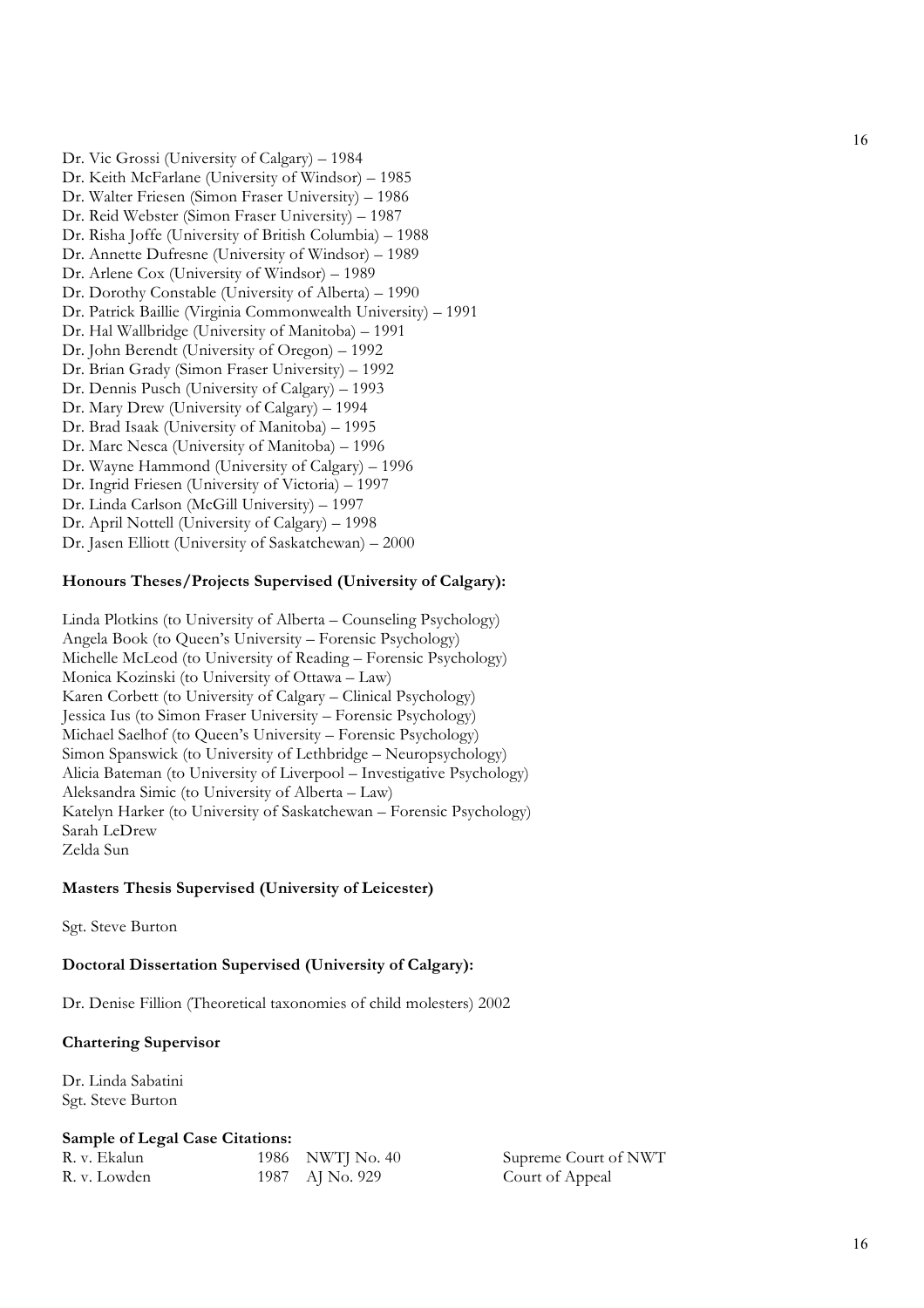| Shuler v. Smith          | 1990 | AJ 1161                                                         | Court of Queen's Bench    |
|--------------------------|------|-----------------------------------------------------------------|---------------------------|
| R. v. Getty              | 1990 | AJ No. 180                                                      | Court of Appeal           |
| R. v. A.B.C.             | 1991 | AJ No. 710                                                      | Provincial Court          |
| R. v. Evens              | 1992 | AJ No. 583                                                      | Provincial Court          |
| R. v. White              | 1992 | AJ No. 687                                                      | Provincial Court          |
| R. v. D.A.S.             | 1992 | AJ No. 1237                                                     | Court of Queen's Bench    |
| R. v. Sparvier           | 1993 | AJ No. 177                                                      | Provincial Court          |
| R. v. D.C.               | 1993 | AJ No. 564                                                      | Provincial Court          |
| JWS v. NCM               | 1993 | AJ No. 1100                                                     | Court of Queen's Bench    |
| Wani v. Wani             | 1994 | AJ No. 981                                                      | Court of Queen's Bench    |
| R. v. FPVT               | 1995 | AJ No. 83                                                       | Provincial Court          |
| $JM$ (re:)               | 1995 | AJ No. 1052                                                     | Provincial Court (Family) |
| R. v. DPL                | 1995 | AJ No. 1084                                                     | Provincial Court          |
| Canada (AG) v Rogerville | 1996 | FCJ 1001                                                        | Federal Court of Canada   |
| Olson v. Canada (TD)     | 1996 | $T-1212-94$                                                     | Federal Court of Canada   |
|                          |      | (see http://reports.fja.gc.ca/fc/1996/pub/v2/1996fca0102.shtml) |                           |
| R. v. Hall               | 1996 | AJ No. 1098                                                     | Court of Queen's Bench    |
| R. v. Bergamin           | 1996 | AJ No. 965                                                      | Court of Appeal           |
| Phillips v. Rost         | 1996 | AJ No. 573                                                      | Court of Queen's Bench    |
| R. v. JTS                | 1996 | AJ No. 299                                                      | Court of Appeal           |
| Lall v. Sabrish          | 1997 | AJ No. 245                                                      | Court of Queen's Bench    |
| R. v. RMS                | 1997 | BCJ No. 022594                                                  | Court of Appeal           |
| R. v. RS                 | 1997 | AJ No. 722                                                      | Provincial Court          |
| R. v. Oliver             | 1997 | AJ No. 168                                                      | Court of Appeal           |
| Astudillo v. Canada      | 1997 | FCJ 1623                                                        | Federal Court of Canada   |
| Wanigasckera v. W.       | 1998 | AJ No. 178                                                      | Court of Queen's Bench    |
| R. v. Venn               | 1998 | AJ No. 676                                                      | Court of Queen's Bench    |
| ABB v. AMI               | 1998 | AJ No. 745                                                      | Provincial Court (Family) |
| Bridgewater v Lee        | 1998 | AJ No. 133                                                      | Provincial Court (Family) |
| R. v. BJB                | 1998 | AJ No. 1363                                                     | Court of Appeal           |
| R. v. Larsen             | 1999 | AJ No. 168                                                      | Provincial Court          |
| Dishan v. Canada         | 1999 | $F-59-98$                                                       | Federal Court of Canada   |
| R. v. Venn               | 2000 | AJ 48                                                           | Court of Appeal           |
| SGH v. Gorsline          | 2001 | AJ 163                                                          | Court of Queen's Bench    |
| R. v. Grundy             | 2001 | AJ No. 72                                                       | Provincial Court          |
| R. v. Fujii              | 2002 | AJ 805                                                          | Court of Queen's Bench    |
| Ambrozic v. B            | 2006 | AJ No.66                                                        | Court of Queen's Bench    |
| D.R. v A.A.K.            | 2006 | AJ 286                                                          | Court of Queen's Bench    |
|                          |      |                                                                 |                           |

# **Clinical Activities:**

I have a broad training in assessment techniques including neuropsychological, personality, physiological, psychopharmacological and ability measurement. I have conducted in excess of 12,000 clinical assessments. My theoretical orientation is cognitive-behavioral and psychobiological.

For the past 25 years my clinical practice has focused on forensic applications (criminal, civil, administrative and family law). During my 18-year tenure at the Calgary General Hospital, I conducted psychological evaluations of individuals charged with criminal offenses and remanded to the inpatient forensic unit. I also provided consultations to medical and surgical units regarding diagnostic and civil competency issues.

As an administrative manager in the Calgary hospital system, I supervised the clinical activities of all psychology staff at two hospitals (Calgary General and Peter Lougheed Hospital) during my tenure. I have presented reports and have been admitted as an expert witness at all levels of the courts of law in Alberta, in Provincial Court and Supreme Court in British Columbia, in Provincial Court and Court of Queen's Bench in Saskatchewan and in the Federal Court of Canada, Trial Division. My reports have also been accepted in evidence in courts in Alberta, British Columbia, Saskatchewan, Manitoba, Ontario, Nova Scotia, Newfoundland, Northwest Territories, the Yukon and U.S. Federal Court. In addition to